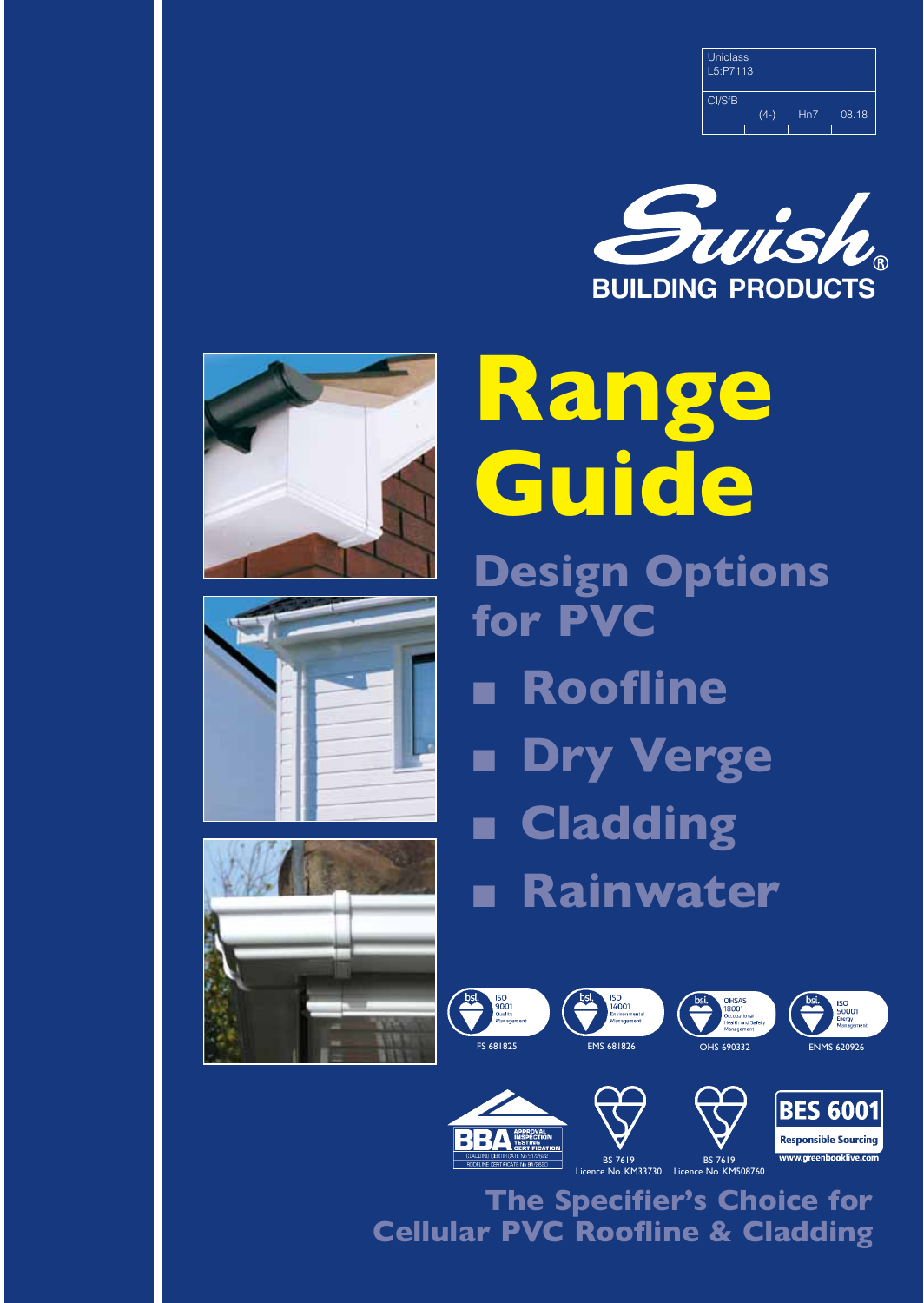## About Swish

- The premier brand in cellular PVC roofline and cladding
- Most comprehensive system available
- Over 40 years experience in plastics technology
- Non-lead formulation complies with UK, EEC and PVC Industry guidance on removal of lead from PVC
- Non-lead formulation will not discolour
- 20 Year Product Guarantee on White cellular PVC and 10 Years on Coloured and Foiled profiles
- Technical Services team focus on specifier requirements, providing comprehensive support.
- BBA on white cellular PVC profiles
- BSI certification (Kitemarked)
- Swish has obtained the responsible sourcing certification BES6001 for all its cellular PVC products
- National network of Specialist stockists ensures expert local support



## Swish Fascias and

#### **White**

Swish Jumbo™ boards are strong, load bearing profiles. These boards are secured directly to the rafter foot and fully support the weight of eaves tiles and rainwater systems. A wide range of sizes ensures specifier requirements are met. Soffit boards are available in the form of vented and unvented flat boards and interlocking cladding profiles. A fluted (unvented) board is also available.







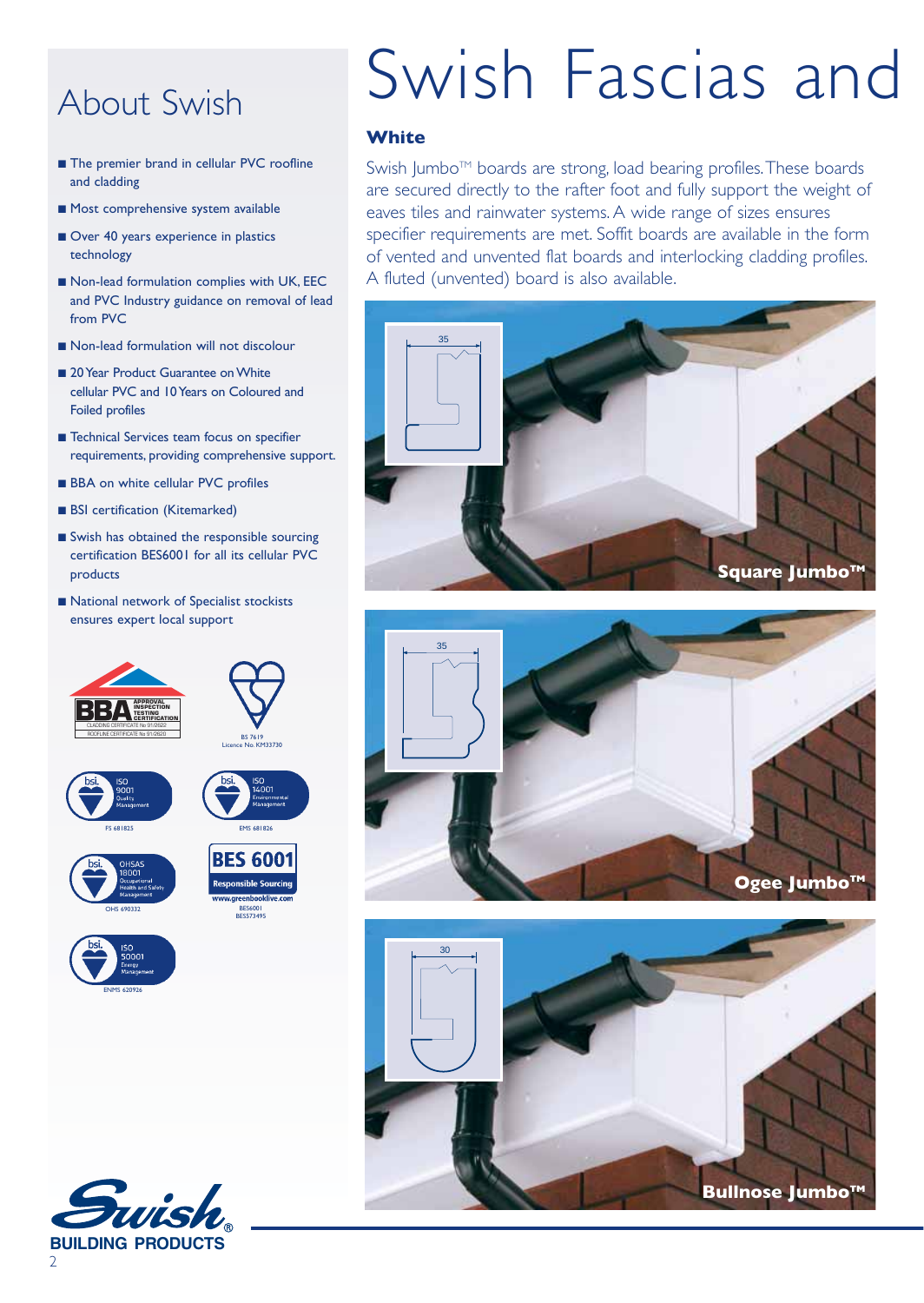## Bargeboards

#### **Foiled**

Swish 16mm fascia and 9mm vented and unvented soffit boards match most window and conservatory systems currently in use. Each foiled finish is accompanied by a full complement of colour matched corners, joints and trims. Swish cladding profiles are also available in foiled finishes (see page 11).







## **Sustainability**

Cellular PVC suits the exposed conditions on clad facades and at the roofline, especially as these areas are difficult and costly to access and maintain.

Swish cellular PVC requires no maintenance; it will last the life-time of the building and can be fully recycled at the end of its service life.

Swish cellular PVC offers the potential of a 60+ year, maintenance-free working life, minimising maintenance costs for landlords and home owners alike. This low lifetime cost may free up maintenance budgets for the purchase of other  $CO<sub>2</sub>$  reduction materials such as loft insulation.

At the end of their working life, Swish profiles can be easily removed and recycled.

## Colour Options

Swish 16mm Square Fascias and 9mm flat Gee Pee™ soffit boards are also available in arange of co-extruded and foiled finishes.

## Co-extruded





**Note**: The above swatches are not an accurate representation of colour\* therefore it is recommended that a sample be requested to aid colour matching.

\* For colour availability in specific board styles and sizes please refer to the latest copy of the Swish Price List.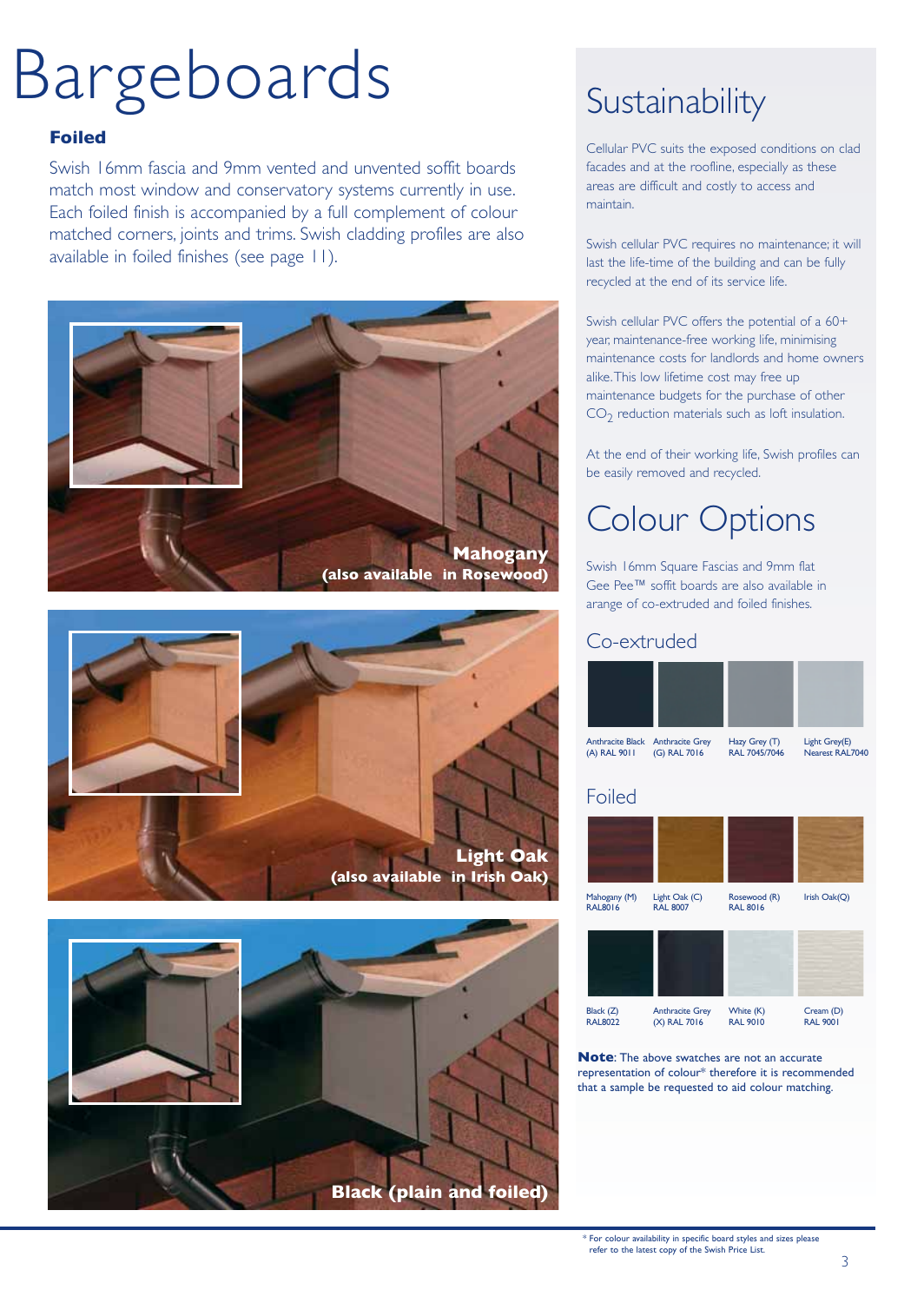

Dry Verge Assembled

Right-handed Verge

Left-handed Verge



#### **Verge Master**

The Verge Master system has been designed to offer a superior looking, solid, secure and professional dry fix verge solution. The robust, well engineered system delivers a dependable quality installation every time.



The system is available in grey, brown and black and manufactured from UV stable high quality polypropylene. Handed units provide superior aesthetics with sleek, stylish lines that add value and kerb appeal.

Installation is quick and easy via the 'flex and clip' installation method and no special tools are required. Verge Master has been independently tested by the BBA and conforms to BS 8612: Dry fixed ridge, hip and verge systems for slating and tiling, in addition to BS 5534 and NHBC Chapter 7.2 requirements.

### **Better by design**

- Flex and clip installation
- Unique modern design
- Superior aesthetics
- Accurate location starter unit
- Accommodates gutter systems
- Mechanical fixing
- Ideal for new build and quality refurbishment
- Batten gauge range: 260 355mm
- Roof pitch range: 15 55°
- BBA tested to BS 5534 and BS 8612 requirements
- Manufactured under BS EN ISO 9001 Quality Management System and BS EN ISO 14001 Environmental Management System
- 10 year performance guarantee

Please visit www.dryvergesystems.co.uk for details.



Available Colours





Left-handed Starter Unit



Right-handed Starter Unit

Angled Ridge Cap Round Ridge Cap



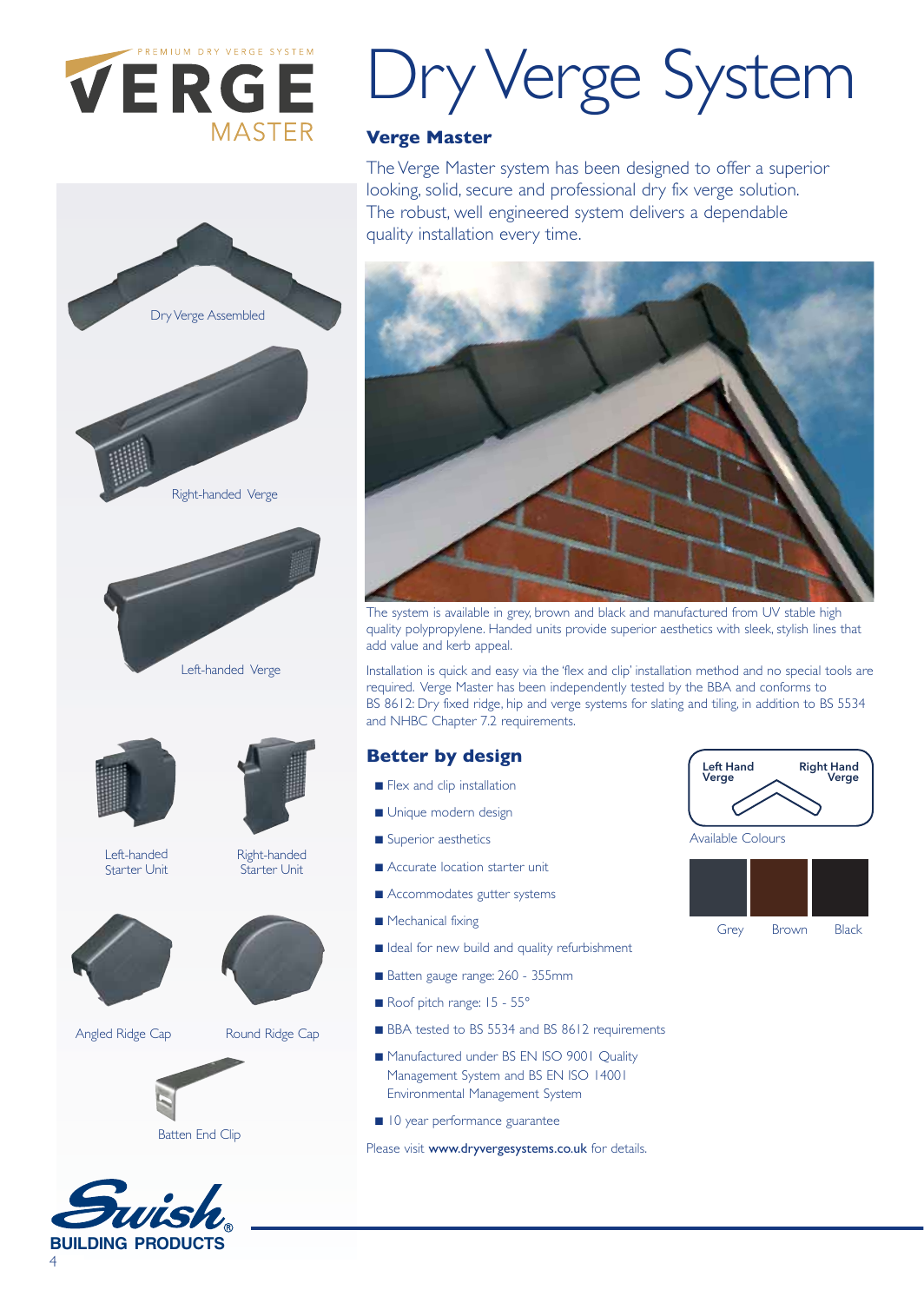## Ventilation

### **Over Fascia Ventilation**

Where a 'clean' soffit is required use an Over Fascia Ventilator or a Vented Eaves Protector, fixed securely to the top of the fascia board. The Vented Eaves Protector eradicates 'ponding' which may occur behind the fascia board where the sarking felt can sag. This provides a continuous 10mm air path.

## **Through Fascia Ventilation**

Polo™ ventilated soffit boards provide the equivalent of a continuous 10mm or 25mm air path as required.

Strip ventilators allow additional or alternative means of ventilation to the roof void. These are designed to fit Swish 9mm GeePee™ soffits and are available in both 10mm and 25mm configurations.



## Tudor Board

Swish foiled Tudor Board may be used to create low maintenance timber effects to gable ends and dormers.

Tudor Board profiles should be fixed with 2 x 65mm capped screws at minimum of 400mm fixing centres into a suitable, secure substrate.





## **Over Fascia Ventilator**



### **Vented Eaves Protector**

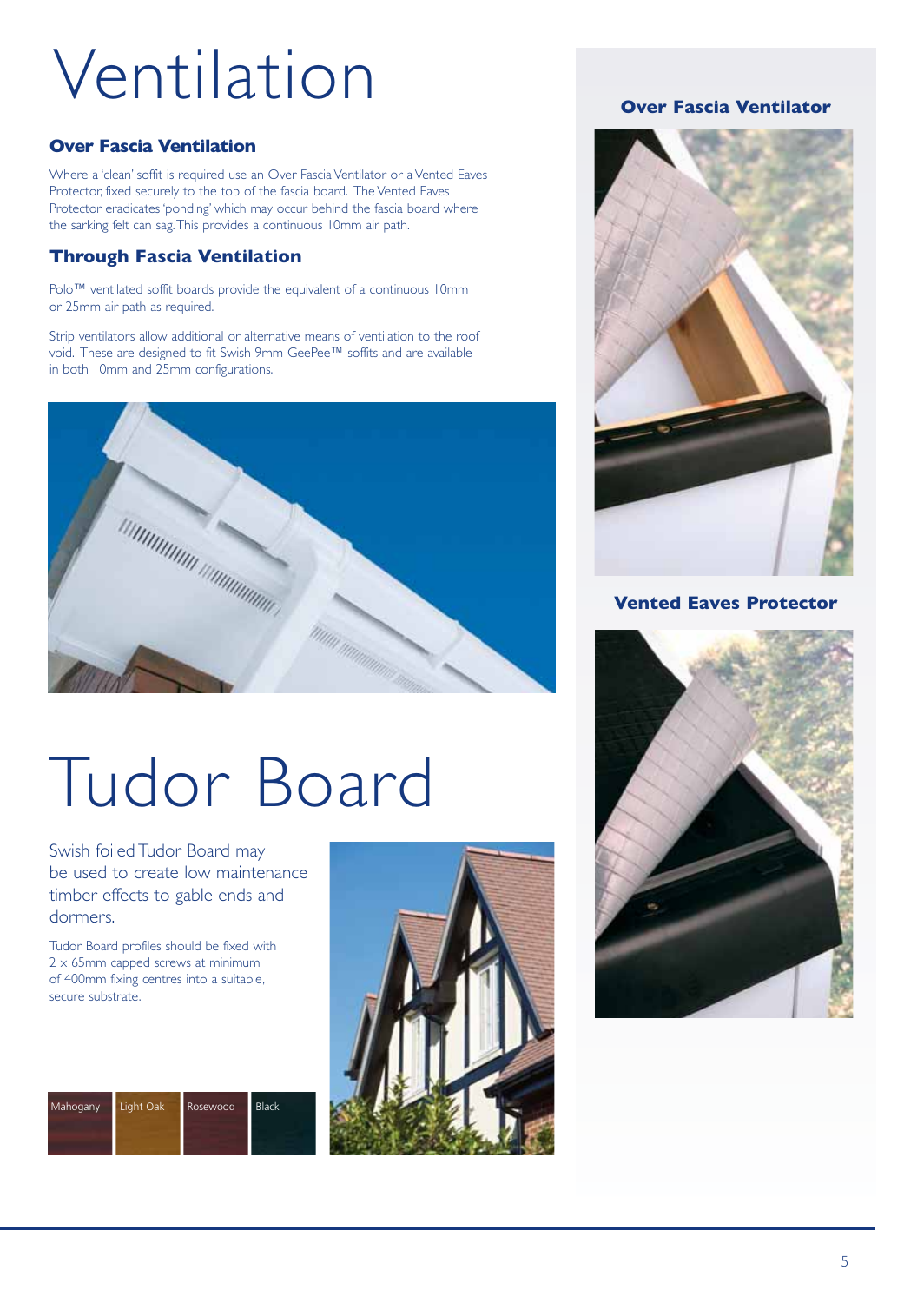## The Finishing Touches

The Swish Technical Support team have developed a number of detailing features that allow the designer to achieve an attractive and individual look without sacrificing the benefits of a standardised system.

## **Decorative Roofline**

The decorative edge of these Concave and Convex profiles offers flexibility of design, particularly where the two boards join at the apex. These 16mm thick boards are available in standard 5m lenths and can be fixed direct to rafter ends with no requirement for additional backing timber.



Bespoke designs are possible subject to volume requirements. For further information please contact the Swish Technical Services Team.

## **Roofstyle**

Swish Roofstyle moulded components can be fitted to the face of a bargeboard or to the first rafter. Joints between componets self-align and fixings are hidden to enhance appearance. The system includes Concave and Convex clip-together components.





## Swish Decorative

#### **Bargeboards, Spires and Finials**

These profiles add traditional character to any building. They combine the high performance, low maintenance characteristics of PVC with lasting good looks and are ideal for both new build and refurbishment projects.

#### **Convex Concave**



**Ball Finial & Bracing Bar**



## **Enhancing the Installation**

**Roof Spires - 3 designs**



Swish offers a range of trim profiles that can be used to enhance the look of the installation. A small selection is featured here. Typical appliations are at the gable eaves and under the fascia/soffit.

**Quadrant**



#### **Scotia Rectangle**



**Scotia & 'D' Mould**



#### **Roofstyle Components**



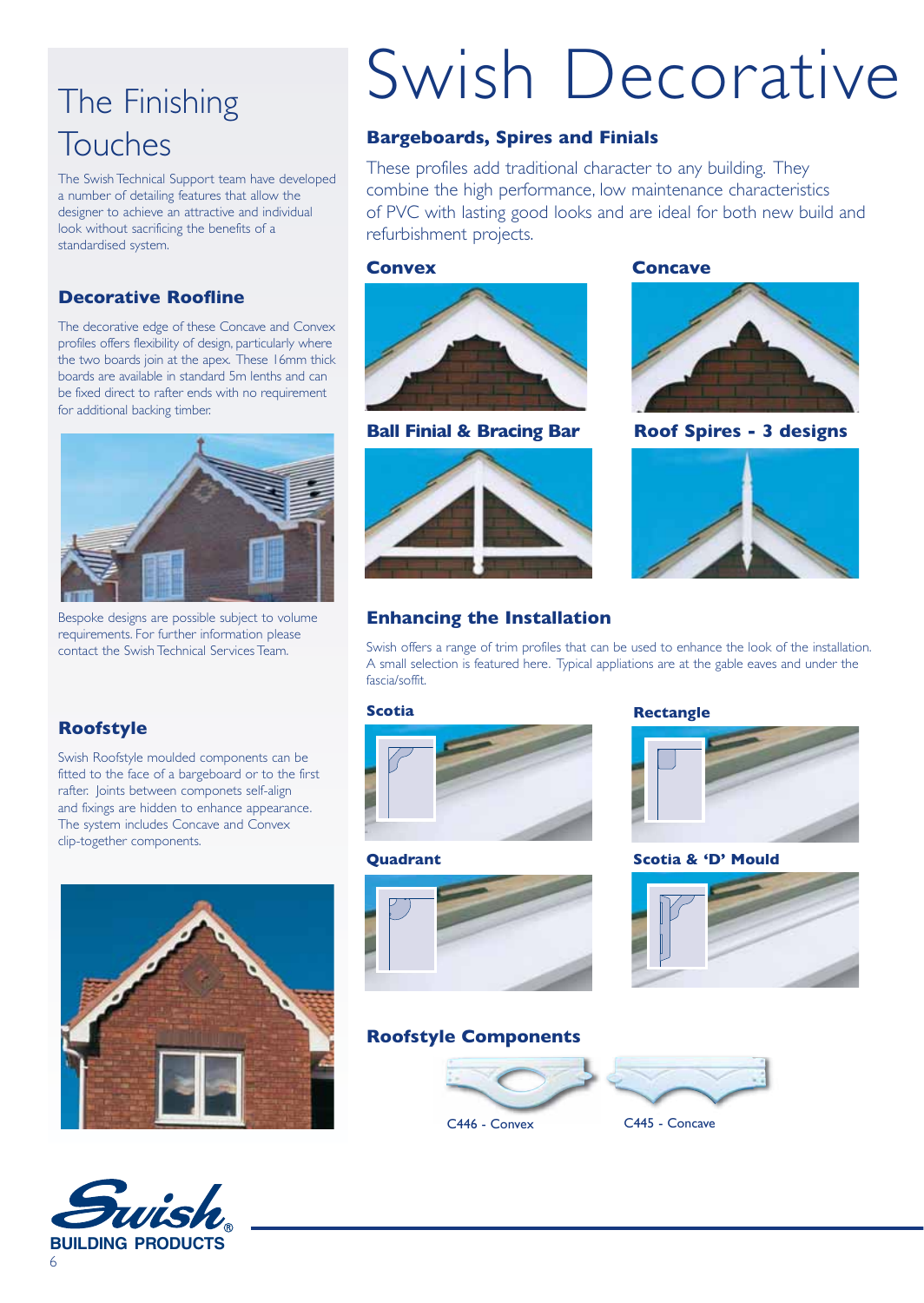## Elements

### **Dentils**

Decorative Dentil mouldings add elegance to the eaves of any property, creating individual architectural detailing. The range includes a choice of 4 sizes, and differing designs.





- A strong mechanical secret fix is achieved through the soffit using stainless steel screws.
- Alternatively the timber fixing plate may be detached and screwed to the soffit or wall.

Swish Gallows Brackets are load bearing and capable of offering structural support to door and window canopies. The surface pattern mimics the traditional appearance of timber with a high level of bevelling detail.

**Gallows** 

**Feature Corbel** 

The Feature Corbel has sharply defined sweeping curves which are most effective when installed below a flat top canopy or used in pairs beneath oriel windows.





## Dentils

Swish Dentils provide an excellent means of adding both decoration and value to a property.

The range meets the requirements of most new build and refurbishment applications. Each unit is capable of a secret mechanical fix in at least one direction through a built in footplate.

The orientation and spacing are worth careful consideration in order to achieve the best effect. In addition, a continuous sub-fascia of cellular PVC fixed to the wall under the soffit will greatly enhance the effect.

## Gallows & Corbel

Swish exterior Gallows Brackets and Feature Corbel offer a stylish yet durable detail to feature under canopies, bay and oriel windows.

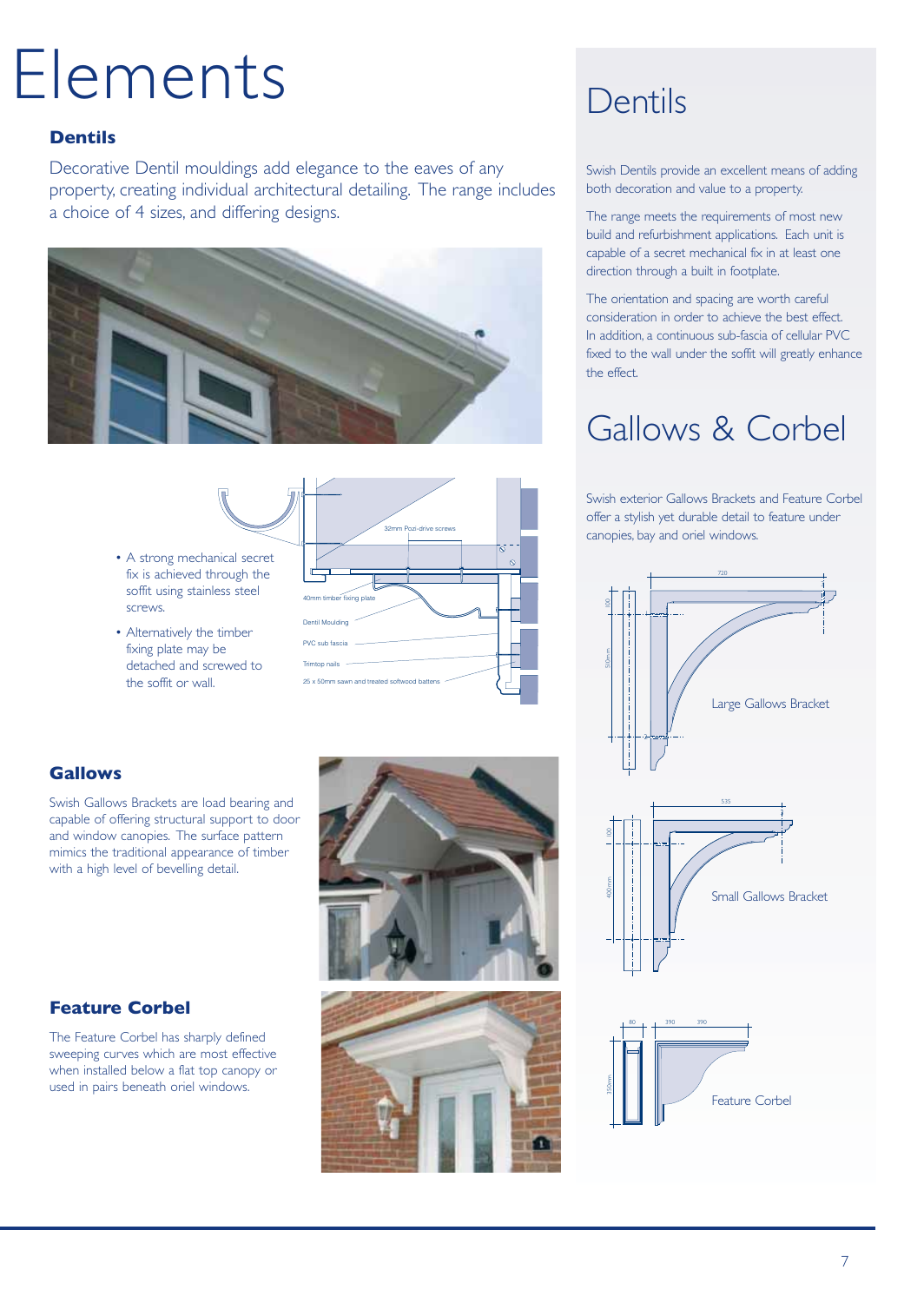## Gutters and Pipes

Gutters and pipes have a core of recycled material which is grey in colour in order to avoid the unnecessary use of additional colouring agents.



## **Accessories**

Swish Rainwater System accessories are injection moulded using virgin PVC. Components incorporate a simple clip together system for fitting gutter and pipe profiles. Gutter Clips include pre-installed seals that are lubricated during manufacture to ease the clipping process.





# PVC Sustainable R

### **The System**

Swish Rainwater Systems are ideal for those who wish to specify quality products that have a reduced carbon footprint. They are unique in the UK in that they contain a high proportion of post consumer recycled PVC.

Approximately 84% by weight of gutters and pipes is composed of recycled material that is derived from old PVC windows and gutter systems that have been removed from buildings when being refurbished or demolished.

The production of PVC components from recycled material requires a fraction of the energy needed to manufacture virgin PVC and so 70% saving in  $CO<sub>2</sub>$  output is made during the production of Swish gutter and pipe profiles when compared to production of 100% virgin material.

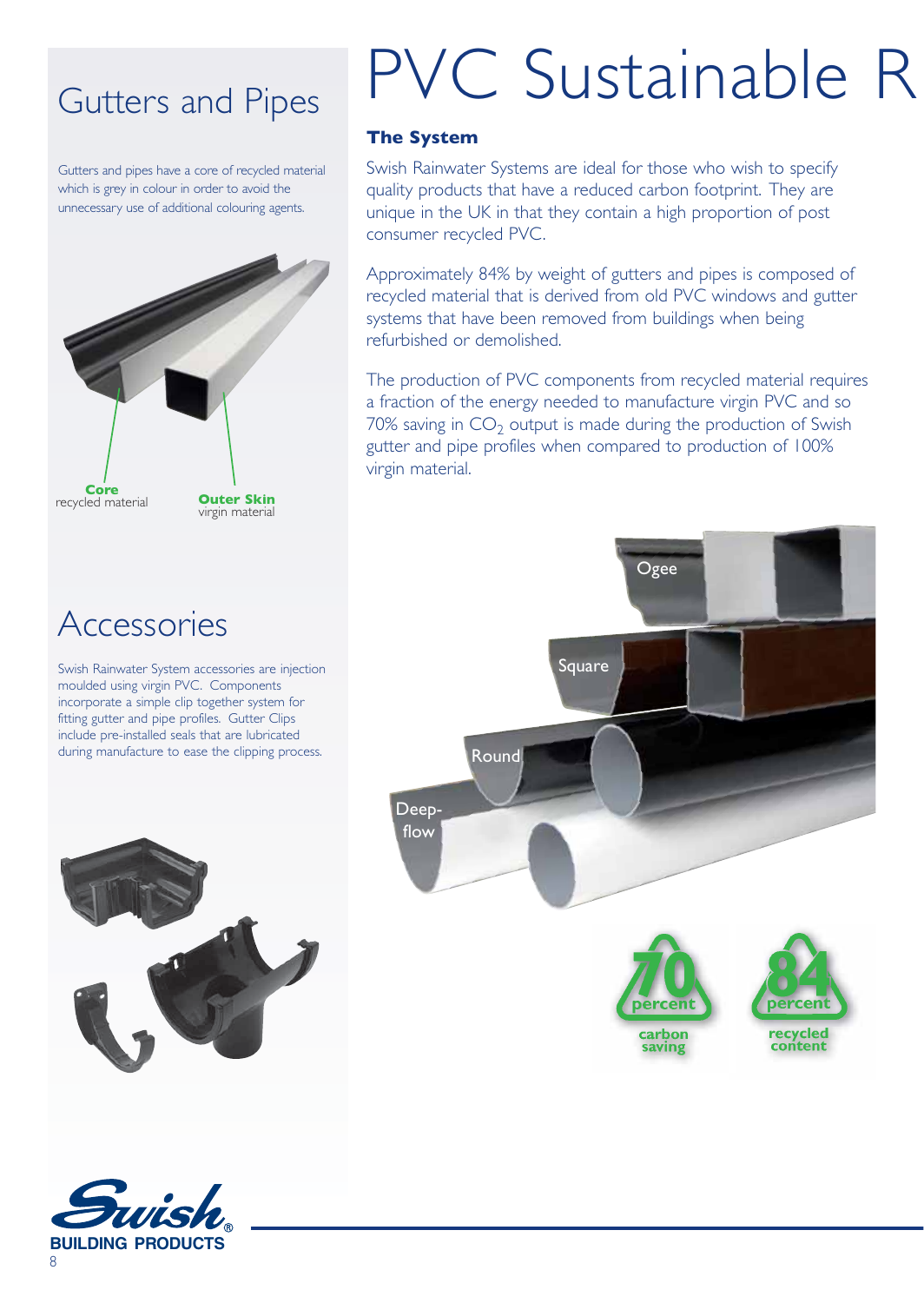## ainwater Systems

Swish Rainwater Systems are designed for application in most domestic and light commercial properties throughout the UK. Information to assist specifiers determine the basic requirements of a gutter system is available in the Swish Rainwater Design and Installation Guide. Swish Technical Services Dept. can provide further information and guidance as required. For further details please contact them on 01827 317238.





## Specification

### **Performance**

| Gutter   | <b>Flow Rate</b> | Max. area<br>drained |
|----------|------------------|----------------------|
| Round    | $0.9$ I/s        | $43 \text{ m}^2$     |
| Square   | $1.6$ I/s        | $76 \text{ m}^2$     |
| Ogee     | $2.2$ I/s        | $105 \text{ m}^2$    |
| Deepflow | $1.8$ $1/s$      | $86 \text{ m}^2$     |

### **Colours**





Anthracite Grey (Deepflow only)

## **Certification**

Swish Rainwater Systems are manufactured to the following standards:-

- Kitemark KM508760
- BS EN 607 : 2004 (Eaves Gutters & Fittings)
- BS EN 12200/1 : 2000 (Plastic Piping Systems)
- BS EN 1462 : 2004 (Brackets for Eaves Gutters)
- ISO 9001 Quality Management System



BES6001 BES573495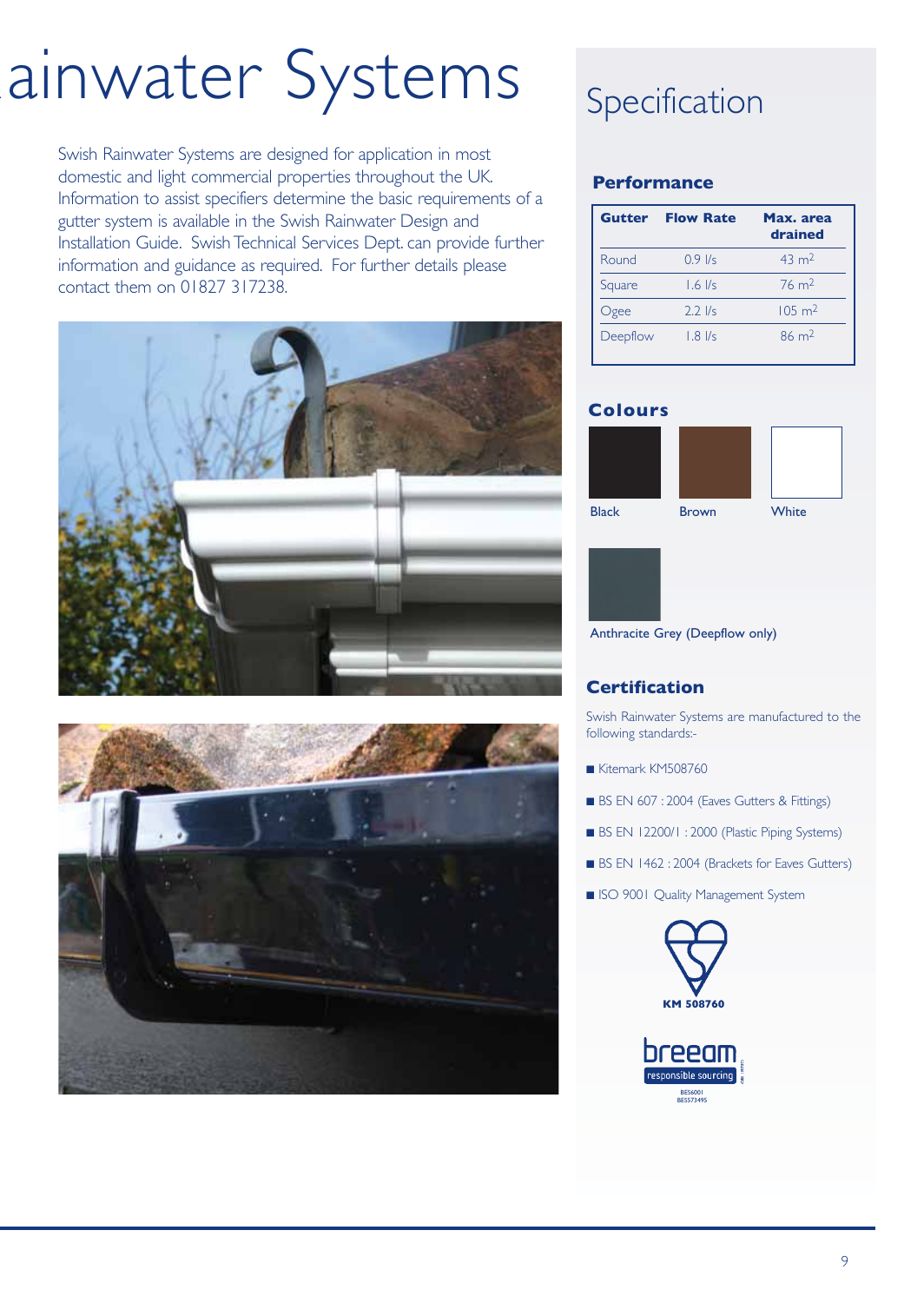## Swish Cladding

## Versatile Designs

Cellular PVC cladding can can be fitted in a variety of patterns including horizontal, herring-bone or diagonal. Some profiles can be mounted vertically.



#### **Product Guarantees**

All Swish White cellular PVC profiles carry a **20 Year** Product Guarantee. All foiled and coloured cellular profiles carry a **10 Year** Guarantee.

## M-Boss Cladding

Swish M-Boss cladding profiles provide a traditional timber appearance with the practical, low maintenance benefits of cellular PVC. The range is complemented by matching M-Boss trims.





# Swish Cladding Sys

### **White**

Cellular PVC cladding can significantly improve the thermal properties of a building and provides an excellent low maintenance alternative to timber. The Swish cladding system offers excellent colourfastness and considerable design choice.





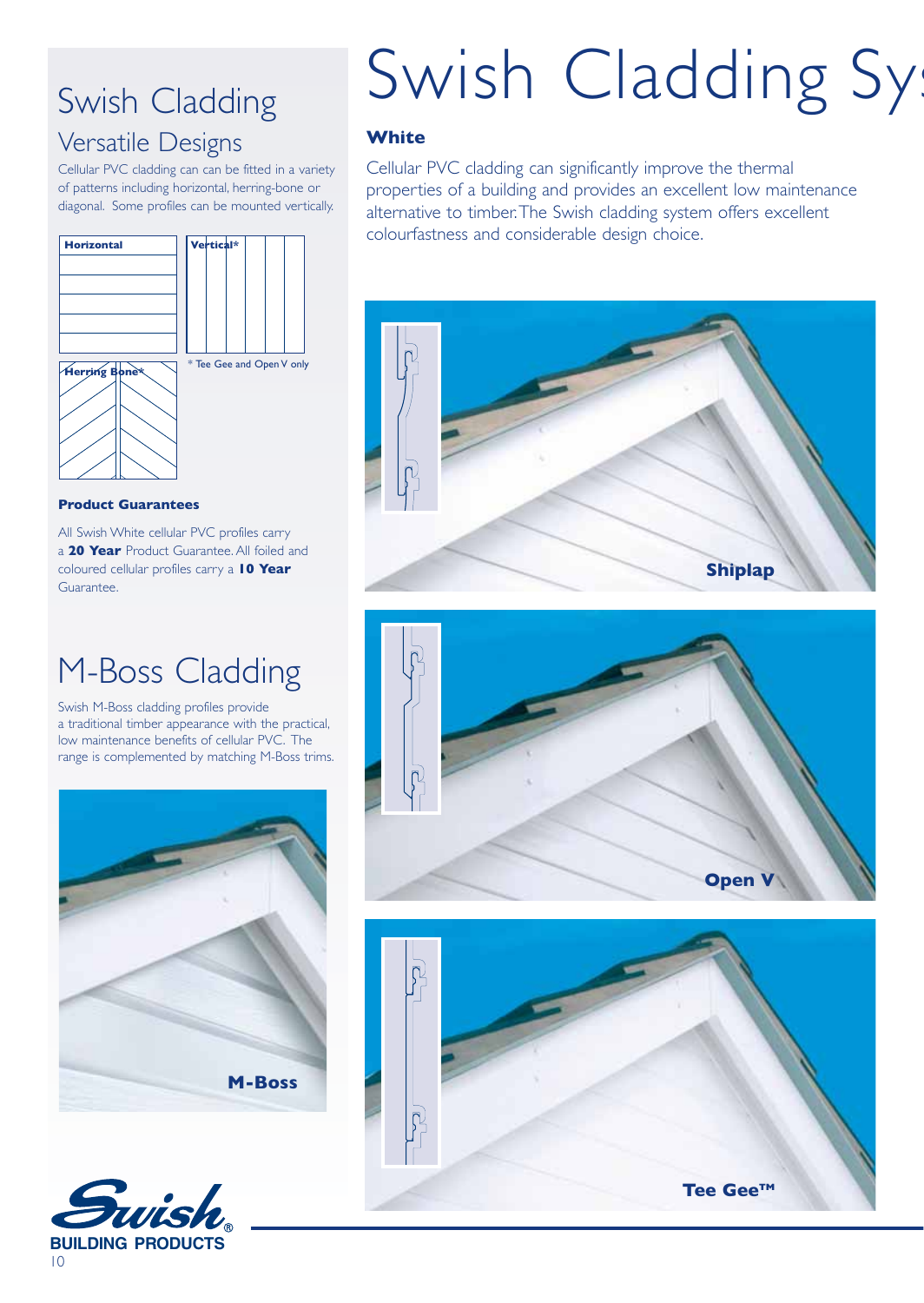## stems

#### **Foiled**

Cladding profiles are commonly used on the cheeks and apex of dormer windows, as a long life replacement for softwood claddings and as a ceiling soffit for large open porches. The Foiled range is compatible with many window and conservatory system colours, and features colour matched trims and joints.







## Design Criteria

## **White Cladding**

| Battens:  | Min. $19 \times 38$ mm.                                                      |  |
|-----------|------------------------------------------------------------------------------|--|
|           | Recommended $25 \times 38$ mm (suits                                         |  |
|           | return flange on C027 starter                                                |  |
|           | trim and C040 universal channel                                              |  |
|           | with batten cover).                                                          |  |
| Airspace: | Minimum 19mm. Recommended                                                    |  |
|           | 25mm, with ventilation.                                                      |  |
|           | Fixing Centres 600mm max. up to 2 storeys<br>400mm max. from 2 to 5 storeys. |  |

### **Coloured & Foiled Cladding**

Battens: Min. 50 x 38mm

Airspace: Min. 50mm to the rear of the installation. Continuity of the ventilation path should be achieved by omitting the starter batten and by venting into the eaves or leaving a 10mm air gap between the cladding and soffit. Angle ventilators C061 or C065 can be installed at the base and top of the installation to prevent insect ingress.

Fixing Centres: 400mm max. **Note:**

Foiled and coloured PVC installations can suffer from excessive expansion and contraction due to heat absorpotion. Specifiers and installers MUST therefore satisfy themselves that sufficient provision has been made to avoid significant thermal movement with the introduction of adequate ventilation behind the installation.

#### **Generally**

| Fixings:        | 25mm A4 stainless steel pins<br>(C203) for 19mm battens.<br>30mm A4 stainless steel pins<br>(C204) for 25mm battens. |
|-----------------|----------------------------------------------------------------------------------------------------------------------|
| <b>Breather</b> |                                                                                                                      |
| membrane:-      | Install over timber frame or in<br>exposed locations.                                                                |
| Insulation      |                                                                                                                      |
| incorporated:-  | Counter batten and include<br>breather membrane. 25mm<br>ventilated airspace must                                    |
|                 | be provided for white, coloured<br>and foiled cladding as above.                                                     |
| Sealing:        | Use low modulus silicone (C077).                                                                                     |
|                 |                                                                                                                      |

#### **Available colours**

Shiplap cladding is available in Mahogany, Light Oak, Rosewood, Black and Anthracite Grey.



**Note:** The above swatches are not an accurate representation of colour therefore it is recommended that a sample be requested to aid colour matching.